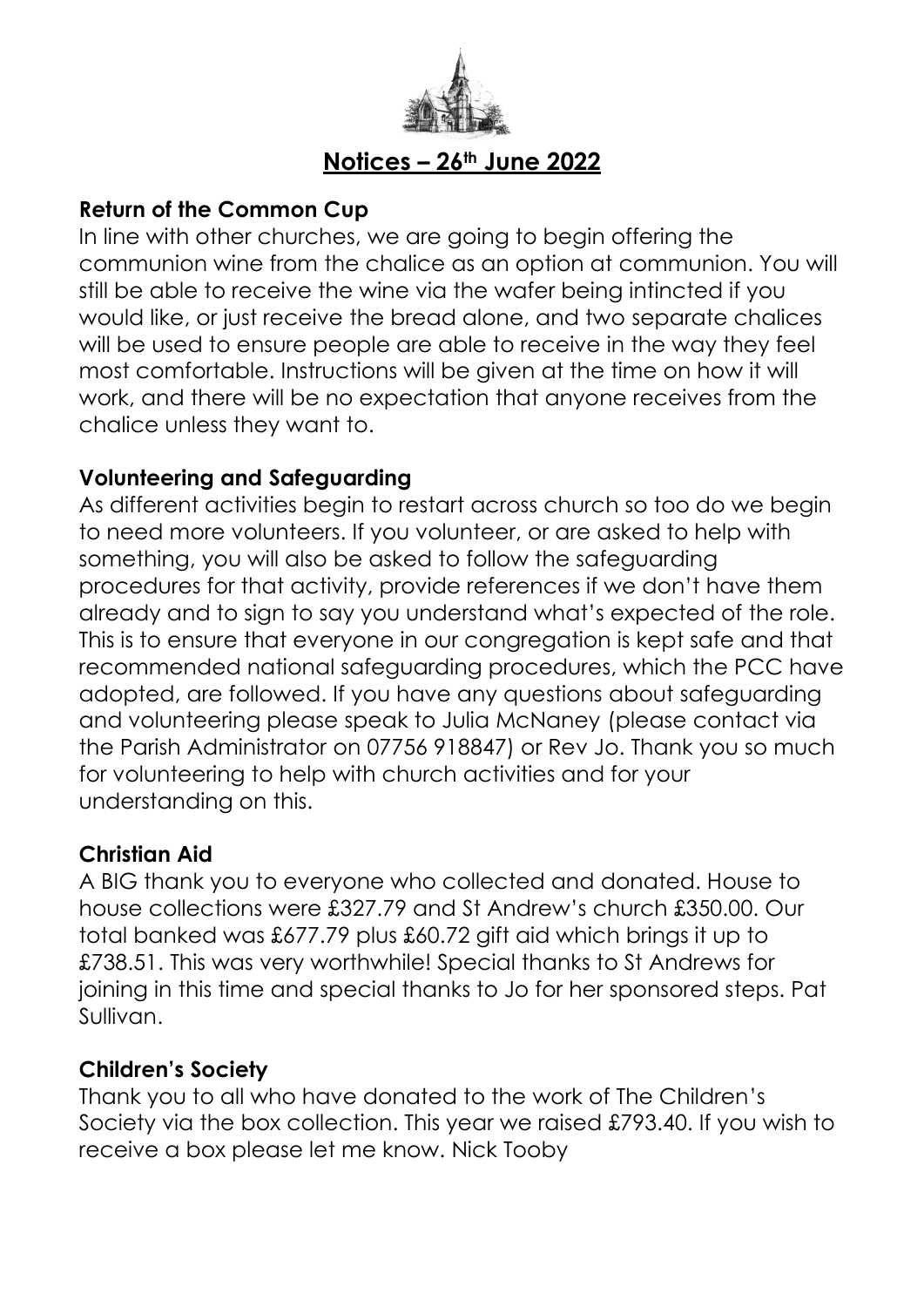## **Monday Prayer**

Join us on Monday Morning's at 9.30am for zoom prayers. The zoom access codes are: [https://us02web.zoom.us/j/83313483900?pwd=VmQ5UDBTalpWaTVVOD](https://us02web.zoom.us/j/83313483900?pwd=VmQ5UDBTalpWaTVVODBCakZ4a3NQZz09) [BCakZ4a3NQZz09](https://us02web.zoom.us/j/83313483900?pwd=VmQ5UDBTalpWaTVVODBCakZ4a3NQZz09) Meeting ID: 833 1348 3900 Passcode: 090705

#### **Bereavement Group**

We meet on Tuesday Mornings in Church for tea, biscuits and chat on the second and fourth Tuesdays of the month at 11am. If you have been bereaved over the last 3 years and would find a small friendly group helpful then do come along. If you would like more information speak to Lynnette on 024 7646 7097 or 07890 048210.

## **Building our Faith**

Building our Faith bible study takes place on zoom. The zoom access codes are: [https://us02web.zoom.us/j/85246705617?pwd=MW9YVm1vZ1cxdUUraW](https://us02web.zoom.us/j/85246705617?pwd=MW9YVm1vZ1cxdUUraWdXYU9GTEUwdz09) [dXYU9GTEUwdz09](https://us02web.zoom.us/j/85246705617?pwd=MW9YVm1vZ1cxdUUraWdXYU9GTEUwdz09) Meeting ID: 852 4670 5617 Passcode: 668683

## **Volunteer Drivers Wanted!**

Would you be able to offer the occasional lift to church for someone in need? We are looking for people who could assist in helping to church those who are unable to come without help. If you would be happy to do this please speak to Jo. If you would like a lift to any of our services do get in touch with Julie and we will do our best to help.

## **Donations**

We have several people who continue to use the online giving page to make donations and give weekly to the work of the church. The link below will take you directly to the page. It is a secure way of supporting the churches ministry. Thank you for your ongoing support. Nick Tooby [https://givealittle.co/campaigns/eef64318-0a22-4db7-8d81-](https://givealittle.co/campaigns/eef64318-0a22-4db7-8d81-0ab3ccddf15d) [0ab3ccddf15d](https://givealittle.co/campaigns/eef64318-0a22-4db7-8d81-0ab3ccddf15d)